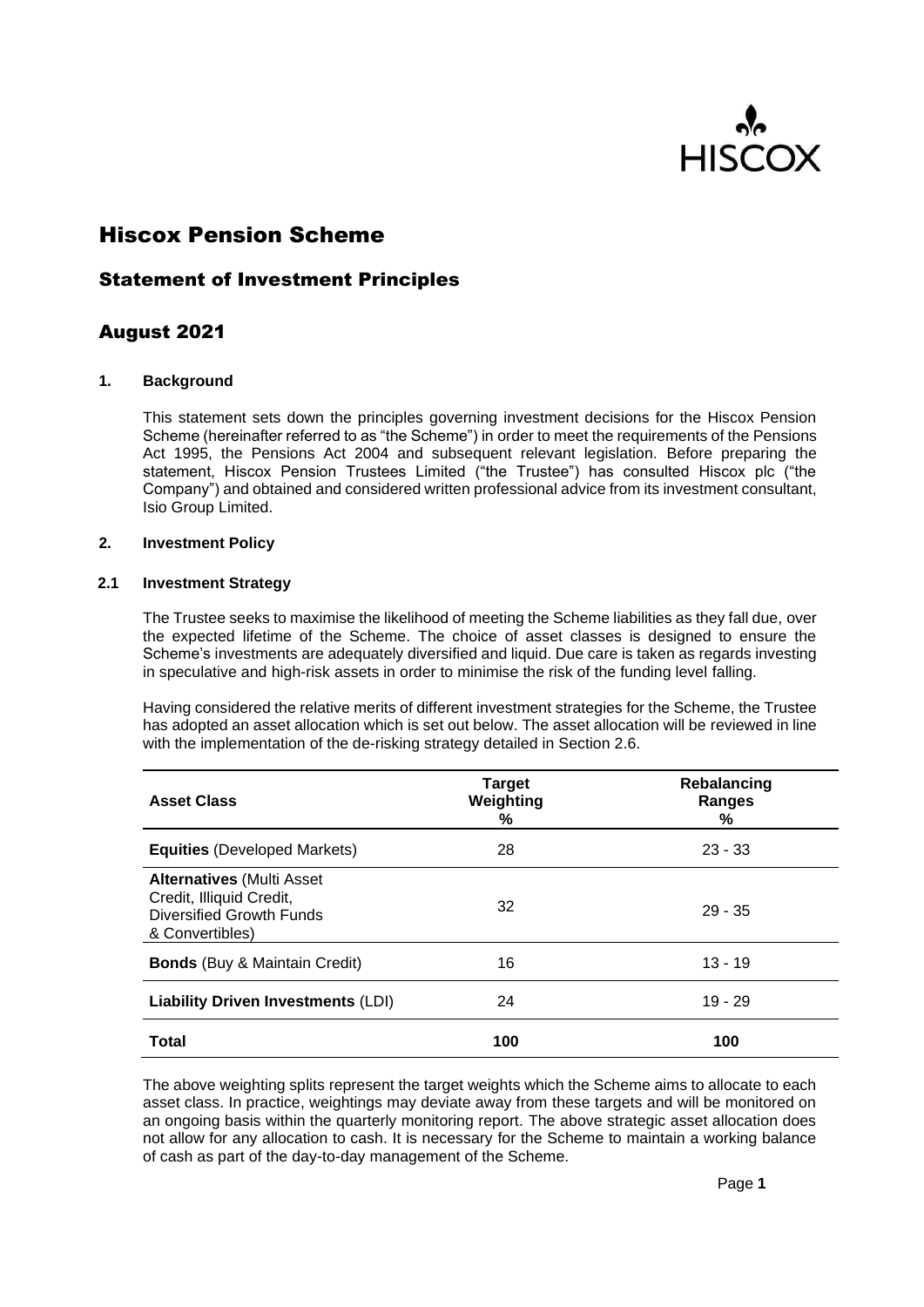In addition to agreeing an investment strategy, the Trustee has taken into account the expected return on each of the investments in absolute terms and relative to the liabilities.

The Trustee recognises that the allocation of assets has been taken with a view to meeting the long-term liabilities of the Scheme and that the asset allocation is a major determinant of the overall return on the Scheme's assets and the level of investment risk taken.

Over the long term the Trustee believes that equities will outperform all other asset classes but recognises that over the short-term equity returns can be more volatile. Therefore, the Trustee has included a diverse range of alternative assets to reduce the volatility of expected returns. The Trustee feels it is appropriate to take the Company's views into account given the Company's role as sponsor of the Scheme and the fact that the Company ultimately bears the investment risk associated with the Scheme's investment strategy.

The Trustee regularly reviews the ongoing suitability of the investment strategy, and in doing so takes account of the key objectives and risks identified.

#### **2.2 Long-Term De-Risking**

The Trustee has agreed a de-risking journey plan with the Company that seeks to reduce investment risk over time. De-risking is dependent on improvements in the Scheme's funding level, for example as a result of better-than-expected investment returns, deficit contributions from the Company and other market movements such as rising government bond yields.

The approach to de-risking will see the Scheme gradually reducing the allocation to growth assets whilst commensurately increasing the allocation to defensive assets such as corporate bonds, gilts and index-linked gilts in order to immunise the Scheme's investment portfolio from fluctuations in interest rates and inflation. Further details on the de-risking plan are set out in Section 2.6.

#### **2.3 Day to Day Management of the Assets**

The Trustee is responsible for the investment of the Scheme's assets but has delegated the dayto-day management to professional investment managers. The Trustee has received advice from the investment consultant on the appropriateness of each manager's target, benchmark and risk tolerance.

| <b>Asset Class</b>              | Target (%) | Manager(s)                                                                                        |
|---------------------------------|------------|---------------------------------------------------------------------------------------------------|
| <b>Equities</b>                 |            |                                                                                                   |
| Equities<br>(Developed Markets) | 28         | <b>Findlay Park</b><br><b>Kiltearn Partners LLP</b><br>Lindsell Train<br>Majedie Asset Management |
| <b>Alternatives</b>             |            |                                                                                                   |
| Diversified Growth Fund         | 7          | <b>Ruffer LLP</b>                                                                                 |
| <b>Illiquid Credit*</b>         | 7          | <b>BlackRock Investment Management</b>                                                            |
| Multi Asset Credit              | 12         | CQS (UK) LLP                                                                                      |
| Convertibles                    | 6          | CQS (UK) LLP                                                                                      |
| <b>Bonds</b>                    |            |                                                                                                   |

The Scheme's assets are invested as follows: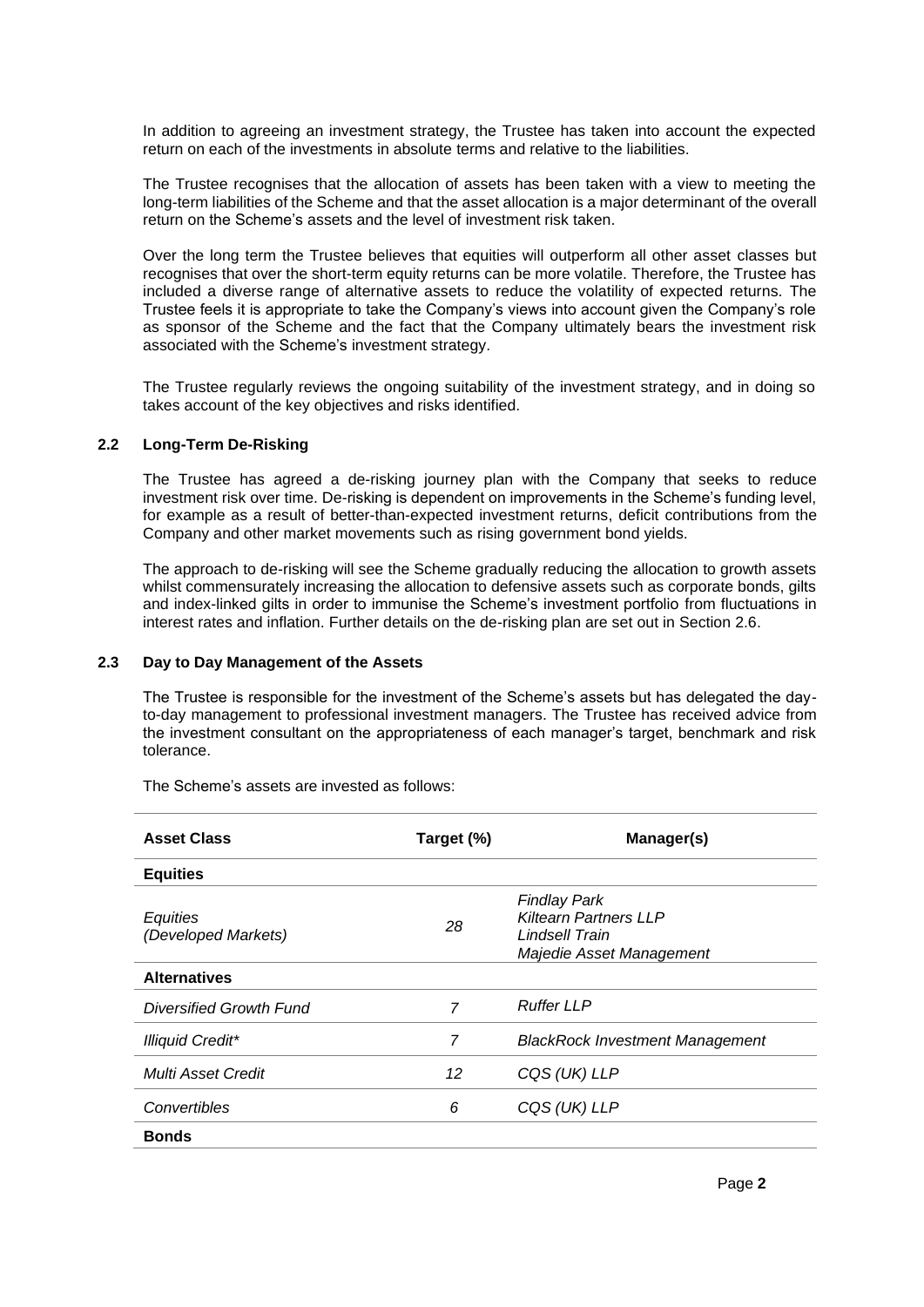| <b>Buy &amp; Maintain Credit</b>                                              | 16  | Legal & General Investment Management |
|-------------------------------------------------------------------------------|-----|---------------------------------------|
| LDI & Cash                                                                    |     |                                       |
| LDI                                                                           | 24  | Legal & General Investment Management |
| Cash                                                                          | 0   | Royal London Cash Management          |
| Total (with rounding)                                                         | 100 |                                       |
| <b>Target Interest Rates/Inflation</b><br>Hedging<br>(% of total liabilities) | 60% |                                       |

**\***The illiquid credit mandate with BlackRock is currently in its draw-down phase. Funds are temporarily being invested across the following ETFs until capital has been fully drawn down: iShares £ Ultrashort Bond ETF and iShares Global High Yield Corporate Bond EFT GBP HDG.

Further details on the holdings with each manager are given below.

## **Lindsell Train UK Equity**

| <b>Asset Class</b> | <b>Benchmark</b>      | <b>Performance Objective</b>                                                                      |
|--------------------|-----------------------|---------------------------------------------------------------------------------------------------|
| UK Equity          | <b>FTSE All-Share</b> | To achieve capital and income growth and<br>provide a total return in excess of the<br>benchmark. |

The Fund is an open-ended investment company (OEIC) domiciled in the UK and authorised by the Financial Conduct Authority as a non UCITS retail scheme. Bank of New York Mellon act as a custodian for the Fund.

## **Majedie UK Focus Fund**

| <b>Asset Class</b> | <b>Benchmark</b>      | <b>Performance Objective</b>                                                     |
|--------------------|-----------------------|----------------------------------------------------------------------------------|
| UK Equity          | <b>FTSE All-Share</b> | To produce a total return in excess of the<br>FTSE ALL-Share over the long term. |

The Fund is an open-ended investment company domiciled in the UK and authorised by the Financial Conduct Authority.

## **Findlay Park American Fund**

| <b>Asset Class</b> | <b>Benchmark</b>                                    | <b>Performance Objective</b>          |
|--------------------|-----------------------------------------------------|---------------------------------------|
| US Equity          | Russell 1000 Net 30% Total<br>Return Index (Hedged) | To outperform the composite benchmark |

Findlay Park Funds plc is established in Ireland as an open-ended investment company. The Fund is UCITS compliant. Brown Brothers Harriman Trustee Services (Ireland) Limited act as custodian for the Fund.

## **Kiltearn Global Equity (Ireland) Fund**

| <b>Asset Class</b> | <b>Benchmark</b> | <b>Performance Objective</b>                                      |
|--------------------|------------------|-------------------------------------------------------------------|
| Global Equity      |                  | MSCI All Country World Index To achieve growth over the long term |

The Fund is resident in Ireland and the Northern Trust Company act as global sub-custodian.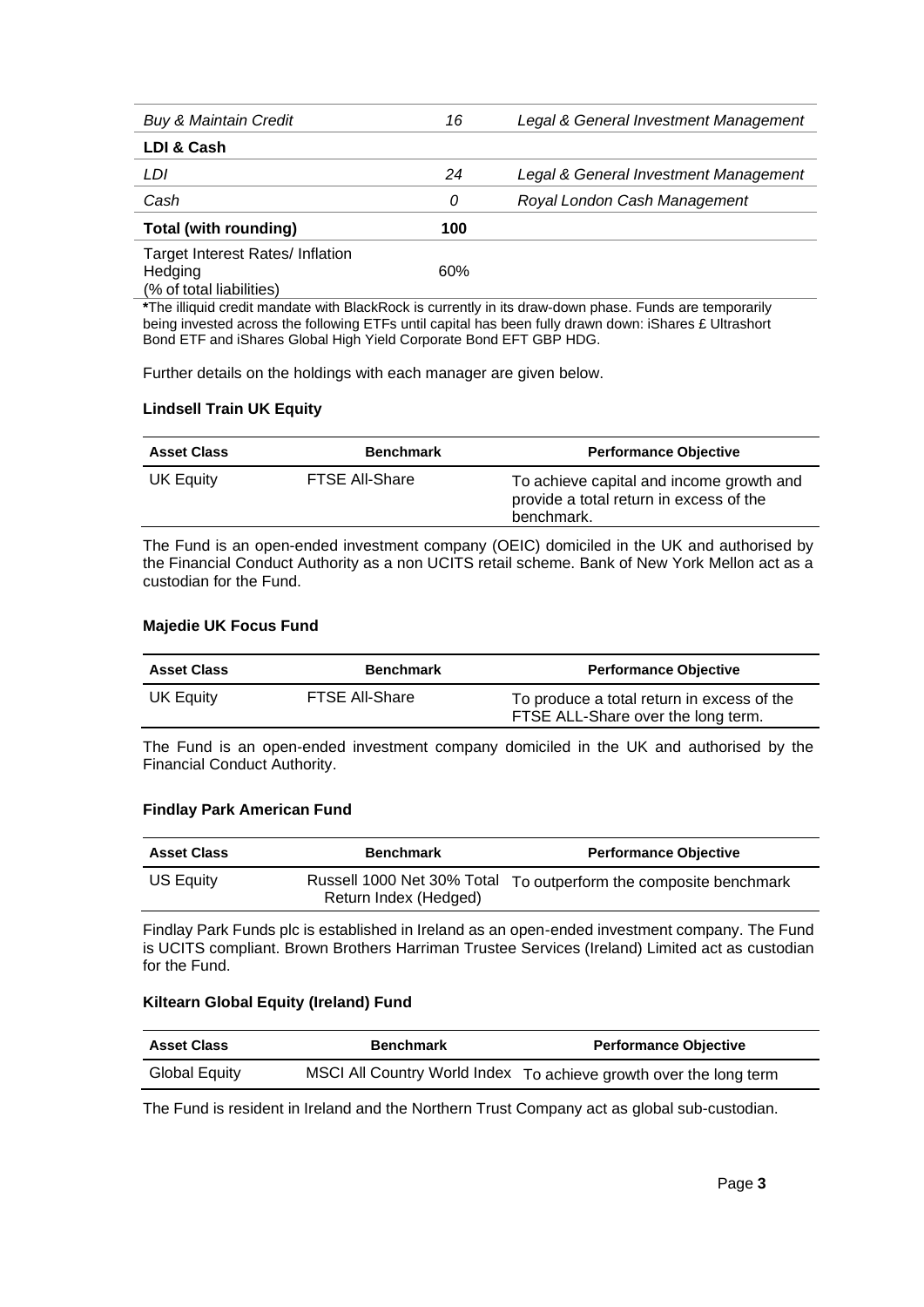## **Ruffer Absolute Return Fund**

| <b>Asset Class</b>                    | <b>Benchmark</b> | <b>Performance Objective</b>                                   |
|---------------------------------------|------------------|----------------------------------------------------------------|
| <b>Ruffer Absolute Return</b><br>Fund | LIBOR            | Capital preservation on rolling 12 months and<br>cash+ returns |
| (Segregated)                          |                  |                                                                |

The Trustee invests in a privately managed account through a segregated mandate.

### **CQS Convertible Opportunities Fund**

| <b>Asset Class</b> | <b>Benchmark</b> | <b>Performance Objective</b>                     |
|--------------------|------------------|--------------------------------------------------|
| Convertible Bonds  | n/a              | Absolute return in excess of 7% p.a. net of fees |

The Fund is a sub-fund of CQS Global Funds (Ireland) plc and it is an Irish Qualifying Investor Fund with segregated liability between sub-funds. J.P. Morgan act as custodian for the Fund.

### **CQS Credit Multi Asset Fund**

| <b>Asset Class</b> | <b>Benchmark</b> | <b>Performance Objective</b> |
|--------------------|------------------|------------------------------|
| Multi Asset Credit | n/a              | LIBOR plus 4-5% net p.a.     |

The Fund invests predominantly across senior secured loans, high yield and investment grade corporate credit, asset backed securities and convertible bonds. The Fund is a sub-fund of CQS Global Funds (Ireland) plc and it is an Irish Qualifying Investor Fund with segregated liability between sub-funds. J.P. Morgan act as custodian for the Fund.

## **BlackRock Diversified Private Credit Fund ('DPC Fund')**

| <b>Asset Class</b>  | <b>Benchmark</b> | <b>Performance Objective</b> |
|---------------------|------------------|------------------------------|
| <b>Private Debt</b> | n/a              | 6-7% net IRR in GBP          |

The Fund invests across European direct lending, US direct lending, global opportunistic credit, US real estate debt and European real asset debt. The Fund is a closed-end fund and operates as a Scottish Limited Partnership. The Fund custodian and administrator is International Fund Services (Ireland) Limited.

The Trustee has decided to invest the entire allocation in a basket of Exchange Traded Funds (a mixture of short-dated corporate bonds and high yield) managed by BlackRock; BlackRock will then manage internally the process of drawing capital into the DPC Fund from the ETF basket. The composition of the ETF basket is as follows: iShares £ Ultrashort Bond ETF and iShares Global High Yield Corporate Bond EFT GBP HDG.

#### **LGIM Buy and Maintain Credit Fund**

| <b>Asset Class</b>              | <b>Benchmark</b> | <b>Performance Objective</b>                                                            |
|---------------------------------|------------------|-----------------------------------------------------------------------------------------|
| Buy and Maintain<br>Credit Fund | n/a              | To capture the credit risk premium whilst<br>minimising defaults and portfolio turnover |

Page **4** This Fund predominantly invests in investment grade corporate credit within a globally diversified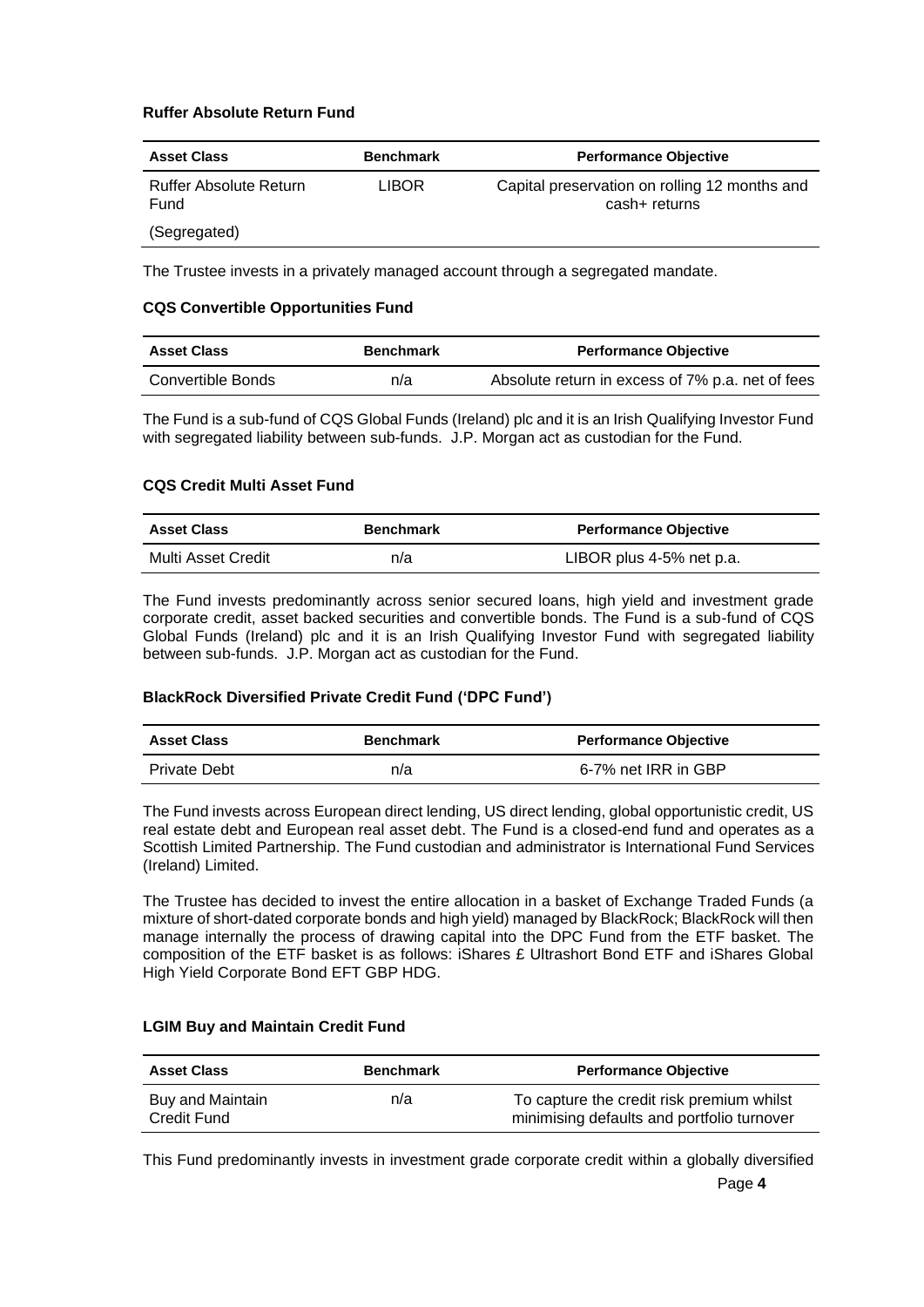portfolio in order to achieve a broad-based exposure to this market. It seeks to preserve capital and generally limit turnover to securities that are at risk of experiencing material credit deterioration.

## **LGIM LDI Funds**

| <b>Asset Class</b> | <b>Benchmark</b> | <b>Performance Objective</b> |
|--------------------|------------------|------------------------------|
| LDI                | n/a              | n/a                          |

The Fund aims to provide both leveraged and unleveraged exposure to gilts and index-linked gilts in order to hedge against changes in the value of the liabilities of the Scheme that result from movements in gilt yields. The use of swaps is also permitted within the investment solution.

## **2.4 General comment**

The performance of the investment managers is reviewed by the investment sub-committee of the Trustee, who report back to the full Trustee board. The sub-committee consisting of Trustee Directors David Astor, Jeremy Pinchin, and Ian Martin plus Rod Price from the Company, meet quarterly with the investment consultant. It is the sub-committee's intention to meet each fund manager annually.

The activities of the managers are regulated by the Financial Conduct Authority. As required by the Financial Services & Markets Act 2000, the Trustee has entered into investment management agreements with all the managers, the terms of which are consistent with the principles contained in this statement. The agreements provide important protection for the Scheme and for the Trustee. They also set out the terms on which the assets are to be managed, which include the investment briefs, guidelines and restrictions under which the managers act on behalf of the Scheme.

Copies of the aforementioned agreements are available for inspection.

## **2.5 Rebalancing Policy**

It is the intention that the Scheme's assets remain broadly in line with their overall investment strategy and that the split between the managers (set out in 2.3) be broadly maintained. The strategic split between the investment managers will be maintained through a combination of future cash flows to and from the Scheme and actual asset transfers.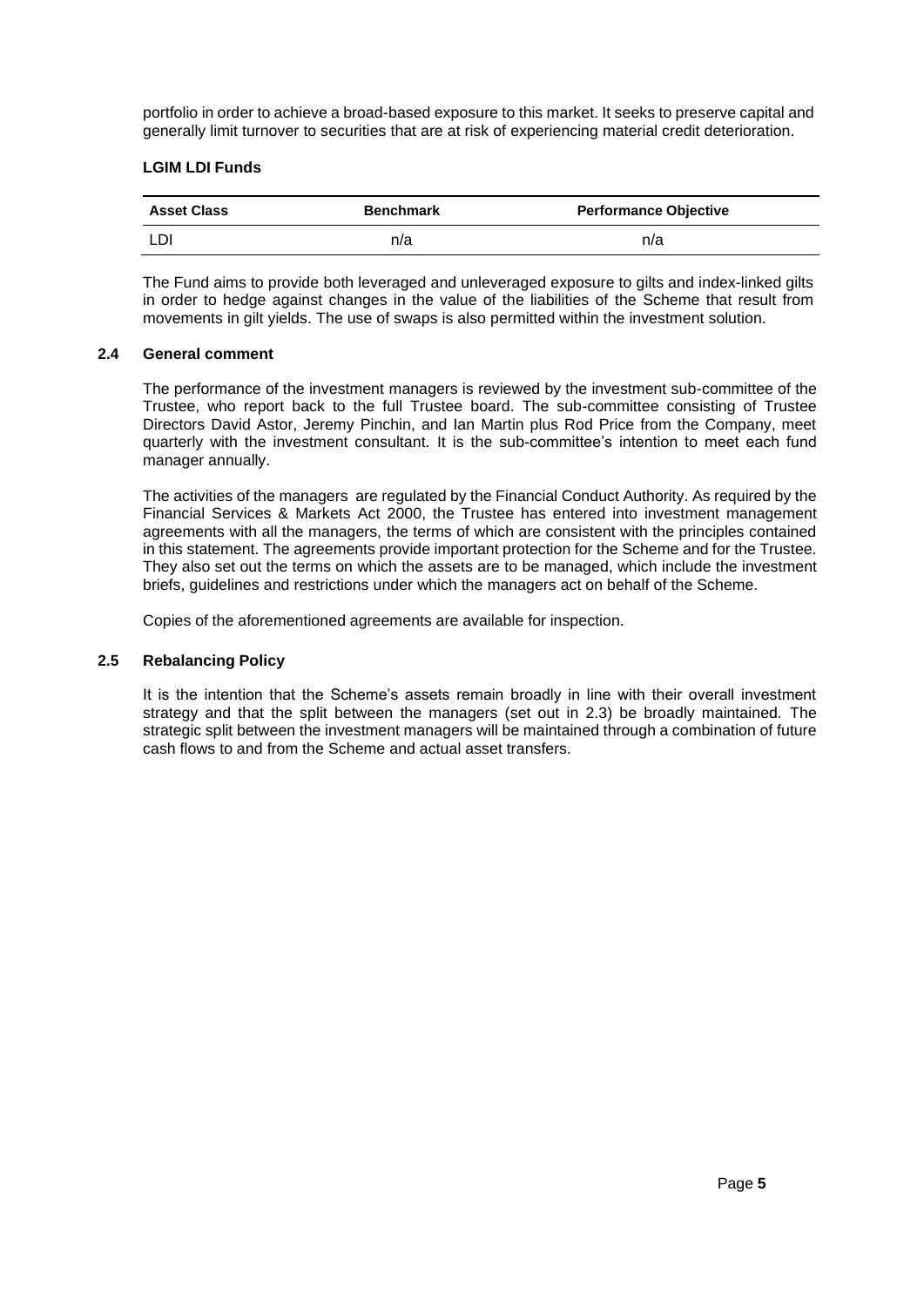#### **2.6 De-risking Journey Plan**

The Scheme is currently in the process of undertaking a triennial actuarial valuation. Longer term strategic objectives and an established journey plan will be finalised following completion of this exercise.

The funding level is monitored through an online asset and liability monitoring tool. De-risking is not automatic; rather the investment sub-committee will meet to discuss the position and agree if derisking should proceed. Whilst the Company has agreed the broad de-risking steps above, it will be consulted prior to any de-risking action taking place.

Further de-risking triggers will be added upon completion of the upcoming triennial funding valuation.

#### **2.7 Statutory Funding Requirement**

The Trustee will consider with the Scheme Actuary whether the results of any actuarial valuations suggest a change to investment strategy is necessary in order to ensure continued compliance with any statutory funding requirements.

### **2.8 Risks**

A non-exhaustive list of risks, financially material considerations and non-financial matters that the Trustee has considered and sought to manage is shown in Appendix 1.

#### **2.9 Self-investment**

The Trustee has in place adequate controls to ensure that the 5% limit on assets directly invested in securities of the Company are not breached.

#### **2.10 Buying and Selling Investments**

The Trustee has delegated the responsibility for buying and selling investments to the investment managers. The day-to-day activities which the investment managers carry out are governed by the arrangements between both parties (which are reviewed from time to time to ensure that the operating instructions, guidelines and restrictions remain appropriate).

## **2.11 Investment Manager Appointment, Engagement and Monitoring**

The Trustee's policies in relation to the investment management arrangements for the Scheme can be found in Appendix 2.

#### **2.12 Responsible Investment and Corporate Governance**

The Trustee's primary concern, in setting investment policy, is to act in the best financial interests of the Scheme and its beneficiaries, seeking the best return which is consistent with taking a prudent and appropriate level of risk.

The Trustee believes that good stewardship, ethical and environmental social governance ("ESG") issues may have a material impact on investment returns, and that good stewardship can create and preserve value for companies and markets as a whole. The Trustee also recognises that longterm sustainability issues, particularly climate change, present risks and opportunities that increasingly may require explicit consideration. The Trustee will take into account the expected time horizon of the Scheme when considering how to integrate these issues into the investment decision making process.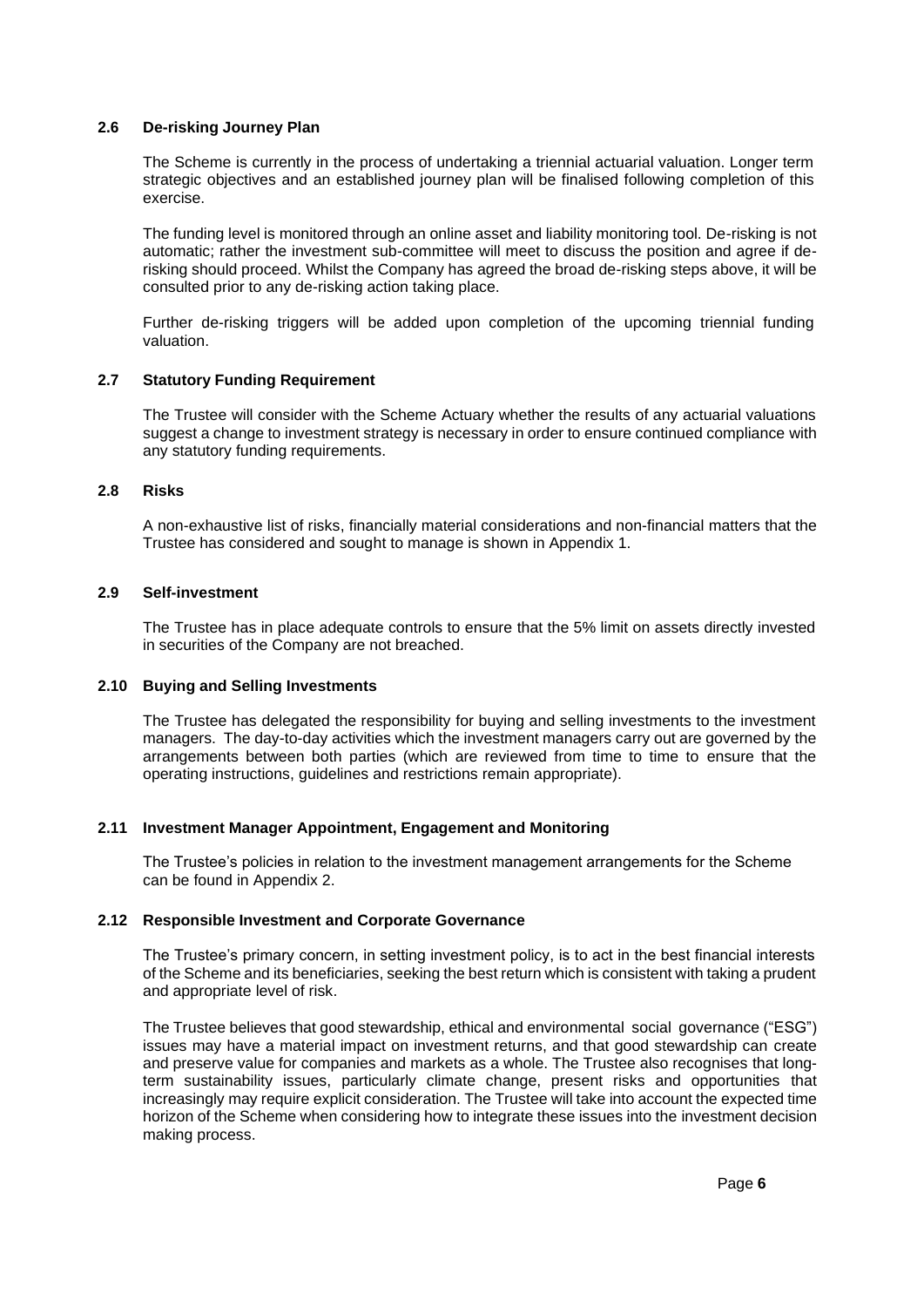The Trustee has given the Investment Manager full discretion when evaluating ESG issues, including climate change considerations, and in exercising rights attached to the Scheme's investments.

Similarly, the Scheme's voting policy is exercised by its Investment Managers in accordance with its own corporate governance policies taking account of current best practice including the UK Corporate Governance Code and the UK Stewardship Code.

The Trustee keeps the topic of corporate governance and responsible investment under periodic review. The Trustee has not set any investment restrictions on the current investment managers in relation to particular products or activities, but may consider this in the future.

The Trustee requires the investment manager to report on their voting on shares held in respect of the Scheme.

Equity managers who are FCA registered are expected to report on their adherence to the UK Stewardship Code on an annual basis.

Members' views on 'non-financial matters' (where "non-financial matters" includes members' ethical views separate from financial considerations such as financially materials ESG issues), are not explicitly taken into account in the selection, retention and realisation of investments.

#### **2.13 Reviewing the Statement of Investment Principles**

The statement is reviewed at least every three years and without delay after any significant change in investment policy. Any amendments will be discussed and agreed with the Company.

#### **2.14 Responsibilities**

The Trustee of the Scheme is responsible for, amongst other things:

- Reviewing from time to time the content of this statement and for modifying it if deemed appropriate in consultation with the investment consultant and after consultation with the Company.
- Reviewing the suitability of the investment strategy following the results of each actuarial valuation.
- Assessing the quality of the performance of the investment managers.
- Appointing and dismissing investment managers in consultation with the investment consultant.
- Assessing the ongoing effectiveness of the investment consultant.

The investment managers will be responsible for, amongst other things:

- Providing monthly performance figures and a valuation report.
- Informing the Trustee of any breach of this statement.

The investment consultant will be responsible for, amongst other things:

- Assisting the Trustee in reviews of this statement.
- Advising the Trustee of any changes in the investment managers that could affect the interests of the Scheme.
- Advising the Trustee of any changes in the investment environment that could either present opportunities or problems for the Scheme.
- Undertaking reviews of the investment arrangements.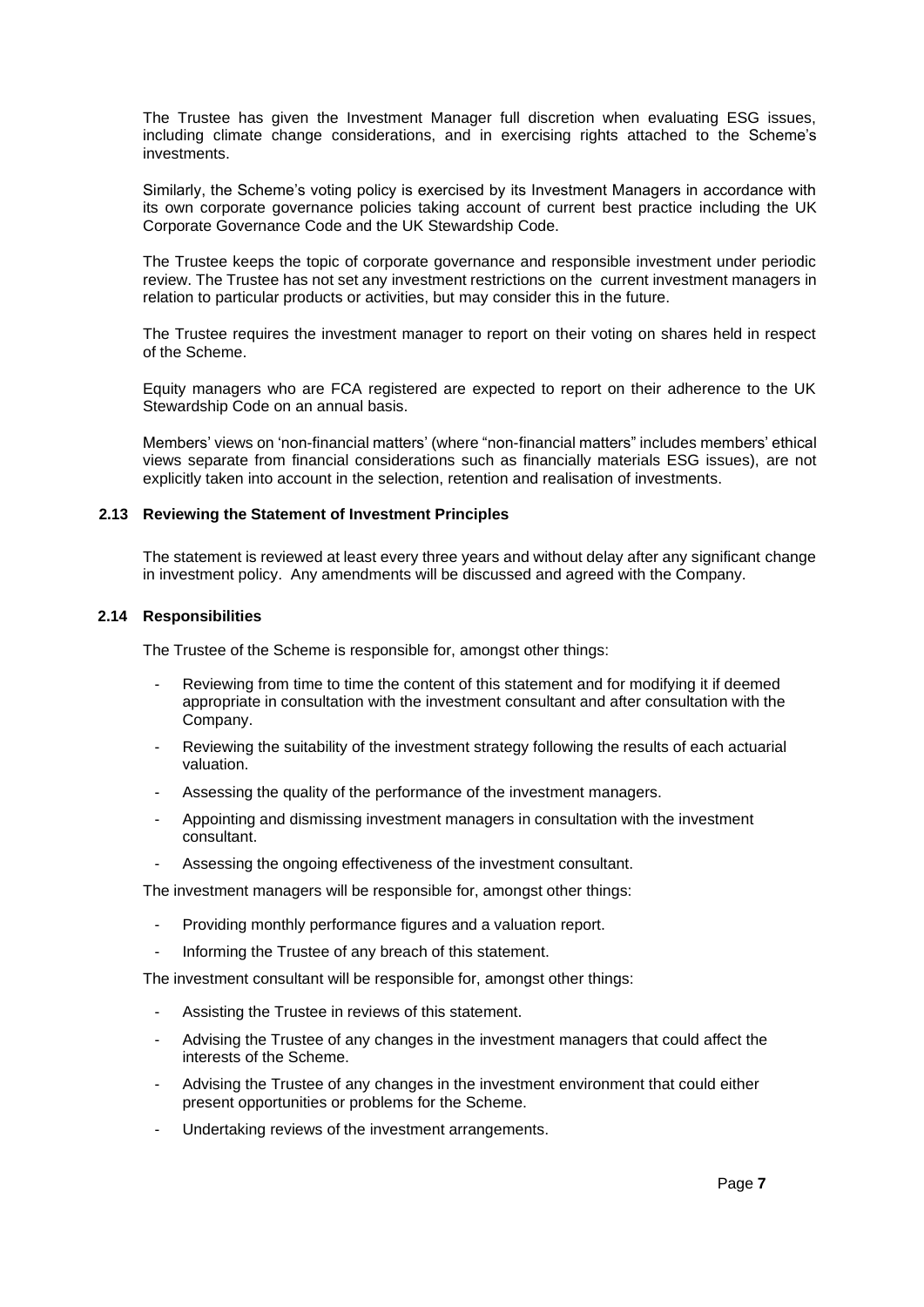**Signed**

Javanne  $1Nc$ 

**Chair Hiscox Pension Trustees Limited 22 October 2021**

 $\hat{C}$ 

**Chief Financial Officer Hiscox plc 17 December 2021**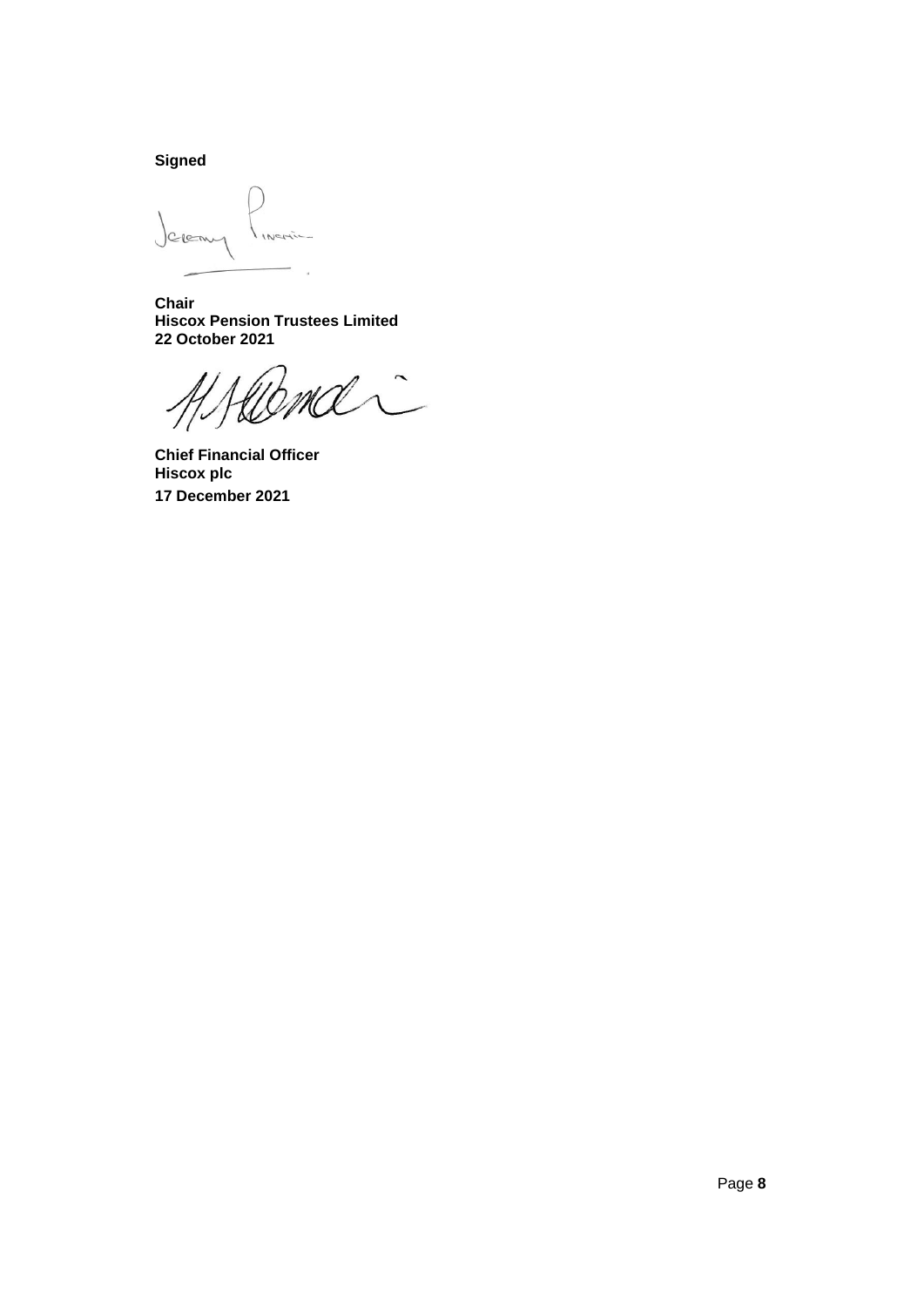## **Appendix 1 – Risks, Financially Material Considerations and Non-Financial matters**

The Trustee has adopted an integrated risk management approach. The three key risks associated within this framework and how they are managed are stated below:

| <b>Risks</b> | <b>Definition</b>                                                                                                                | <b>Policy</b>                                                                                                                                                                                                                                                                                                 |
|--------------|----------------------------------------------------------------------------------------------------------------------------------|---------------------------------------------------------------------------------------------------------------------------------------------------------------------------------------------------------------------------------------------------------------------------------------------------------------|
| Investment   | The risk that the Scheme's<br>position deteriorates due to the<br>assets underperforming.                                        | Selecting an investment objective that<br>is achievable and is consistent with the<br>Scheme's funding basis and the<br>sponsoring company's covenant<br>strength.<br>Investing in a diversified portfolio of<br>$\bullet$<br>assets.                                                                         |
| Funding      | The extent to which there are<br>insufficient Scheme assets<br>available to cover ongoing and<br>future liability cash flows.    | Funding risk is considered as part of the<br>$\bullet$<br>investment strategy review and the<br>actuarial valuation.<br>The Trustee will agree an appropriate<br>basis in conjunction with the investment<br>strategy to ensure an appropriate<br>journey plan is agreed to manage<br>funding risk over time. |
| Covenant     | The risk that the sponsoring<br>company becomes unable to<br>continue providing the required<br>financial support to the Scheme. | When developing the Scheme's<br>$\bullet$<br>investment and funding objectives, the<br>Trustee takes account of the strength of<br>the covenant ensuring the level of risk<br>the Scheme is exposed to is at an<br>appropriate level for the covenant to<br>support.                                          |

The Scheme is exposed to a number of underlying risks relating to the Scheme's investment strategy, these are summarised below:

| <b>Risk</b>                     | <b>Definition</b>                                                                                                                                                   | <b>Policy</b>                                                                                                                                                         |
|---------------------------------|---------------------------------------------------------------------------------------------------------------------------------------------------------------------|-----------------------------------------------------------------------------------------------------------------------------------------------------------------------|
| Interest rates and<br>inflation | The risk of mismatch between<br>the value of the Scheme assets<br>and present value of liabilities<br>from changes in interest rates<br>and inflation expectations. | To hedge 60% of these risks (% of total<br>liabilities).                                                                                                              |
| Liquidity                       | Difficulties in raising sufficient<br>cash when required without<br>adversely impacting the fair<br>market value of the investment.                                 | To maintain a sufficient allocation to liquid<br>assets so that there is a prudent buffer to pay<br>members benefits as they fall due (including<br>transfer values). |
| Market                          | Experiencing losses due to<br>factors that affect the overall<br>performance of the financial<br>markets.                                                           | To remain appropriately diversified and hedge<br>away any unrewarded risks, where practicable.                                                                        |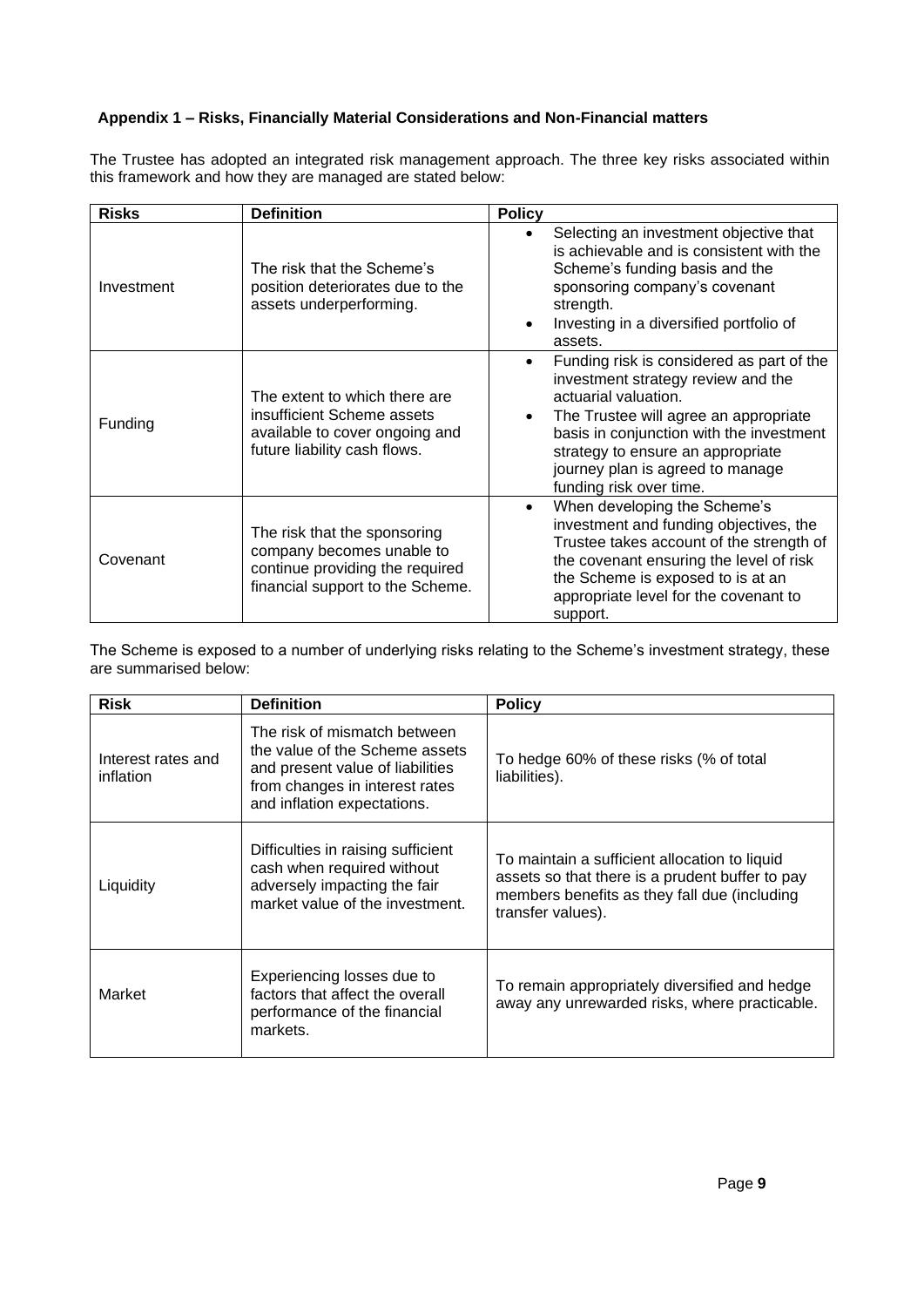| Credit                                     | Default on payments due as part<br>of a financial security contract.                                                                                                                | To diversify this risk by investing in a range of<br>credit markets across different geographies and<br>sectors.                                                                                                                                                                                                                                                                                                                                                                                     |
|--------------------------------------------|-------------------------------------------------------------------------------------------------------------------------------------------------------------------------------------|------------------------------------------------------------------------------------------------------------------------------------------------------------------------------------------------------------------------------------------------------------------------------------------------------------------------------------------------------------------------------------------------------------------------------------------------------------------------------------------------------|
| Environmental,<br>Social and<br>Governance | Exposure to Environmental,<br>Social and Governance factors,<br>including but not limited to<br>climate change, which can<br>impact the performance of the<br>Scheme's investments. | To appoint managers who satisfy the following<br>criteria, unless there is a good reason why the<br>manager does not satisfy each criteria:<br>Responsible Investment ('RI') Policy /<br>Framework<br>Implemented via Investment Process<br>$\bullet$<br>A track record of using engagement<br>and any voting rights to manage ESG<br>factors<br><b>ESG</b> specific reporting<br>The Trustee has appointed an investment<br>consultant to monitor their investment<br>managers on an ongoing basis. |
| Currency                                   | The potential for adverse<br>currency movements to have an<br>impact on the Scheme's<br>investments.                                                                                | The Trustee actively take into account currency<br>exposure at the individual manager and total<br>Scheme level in their decision making.                                                                                                                                                                                                                                                                                                                                                            |
| Non-financial                              | Any factor that is not expected to<br>have a financial impact on the<br>Scheme's investments.                                                                                       | Non-financial matters are not taken into account<br>in the selection, retention or realisation of<br>investments.                                                                                                                                                                                                                                                                                                                                                                                    |